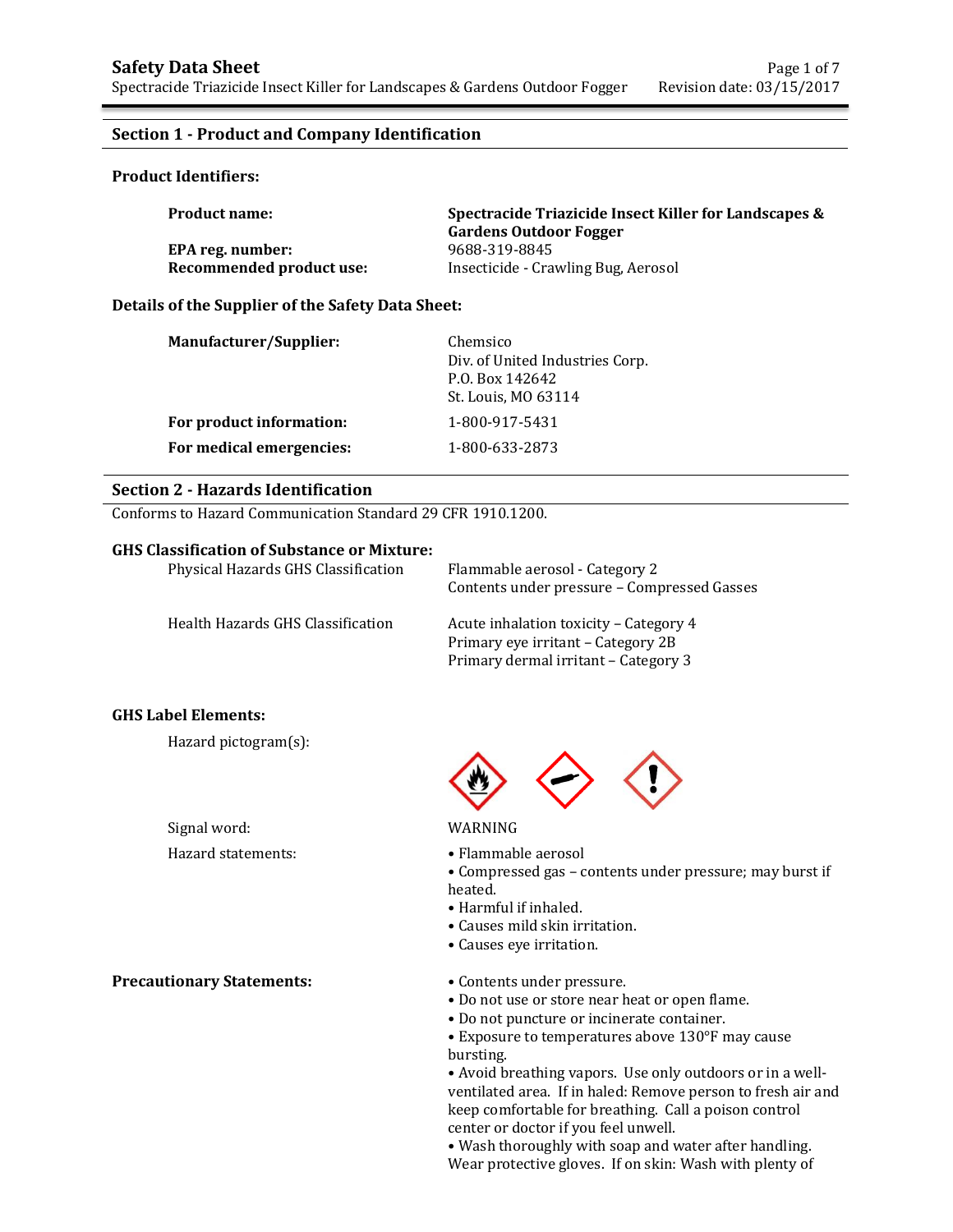water. If skin irritation occurs: Get medical advice/attention. Take off contaminated clothing and wash before reuse.

• Wash hands thoroughly with soap and water after handling. If in eyes: Rinse cautiously with water for several minutes. Remove contact lenses, if present and easy to do. Continue rinsing. If eye irritation persists: Get medical advice/attention.

## **Section 3 - Composition / Information on Ingredients**

| <b>Chemical Name</b>                      | CAS#          | <b>Weight Percent</b> |
|-------------------------------------------|---------------|-----------------------|
| Isobutane                                 | $75 - 28 - 5$ | 8.29%                 |
| Petroleum distillates, hydrotreated light | 64742-47-8    | 7.50%                 |
| Propane                                   | 74-98-6       | 6.46%                 |
| Piperonyl butoxide                        | $51-03-6$     | 0.20%                 |
| Pyrethrins                                | 8003-34-7     | 0.02%                 |

Note: Ingredients not identified are proprietary or non-hazardous. Values are not product specification(s). No reportable quantities of hazardous ingredients are present per OSHA 29 CFR 1910.1200. No toxic chemical(s) subject to reporting requirements of Section 313 of Title III and 40 CFR 372 are present.

| Eve contact:              | Hold eye open and rinse slowly and gently with water for<br>15-20 minutes. Remove contact lenses, if present, after the<br>first 5 minutes, then continue rinsing. Call a poison control<br>center or doctor for treatment advice. |
|---------------------------|------------------------------------------------------------------------------------------------------------------------------------------------------------------------------------------------------------------------------------|
| Skin contact:             | Take off contaminated clothing. Rinse skin immediately<br>with plenty of water for 15-20 minutes. Call a poison<br>control center or doctor for treatment advice.                                                                  |
| Inhalation:               | Move person to fresh air. If person is not breathing, call<br>911 or an ambulance, then give artificial respiration,<br>preferably mouth-to-mouth if possible.                                                                     |
| Ingestion:                | No special requirements                                                                                                                                                                                                            |
| <b>Note to Physician:</b> | None                                                                                                                                                                                                                               |
| General advice:           | If you feel unwell, seek medical advice (show the label<br>where possible). Ensure that medical personnel are aware<br>of the material(s) involved, and take precautions to protect<br>themselves. Keep out of reach of children.  |

# **Section 4 - First Aid Measures**

### **Section 5 - Fire Fighting Measures**

| <b>Flammable properties:</b>                   | Pressurized aerosol container                                     |
|------------------------------------------------|-------------------------------------------------------------------|
| NFPA classification:                           | NFPA level 1 aerosol                                              |
| Suitable extinguishing media:                  | Water fog, foam, $CO2$ , dry chemical                             |
| Unsuitable extinguishing media:                | Not available                                                     |
| Specific hazards arising from the<br>chemical: | Contents under pressure – container may burst in heat of<br>fire. |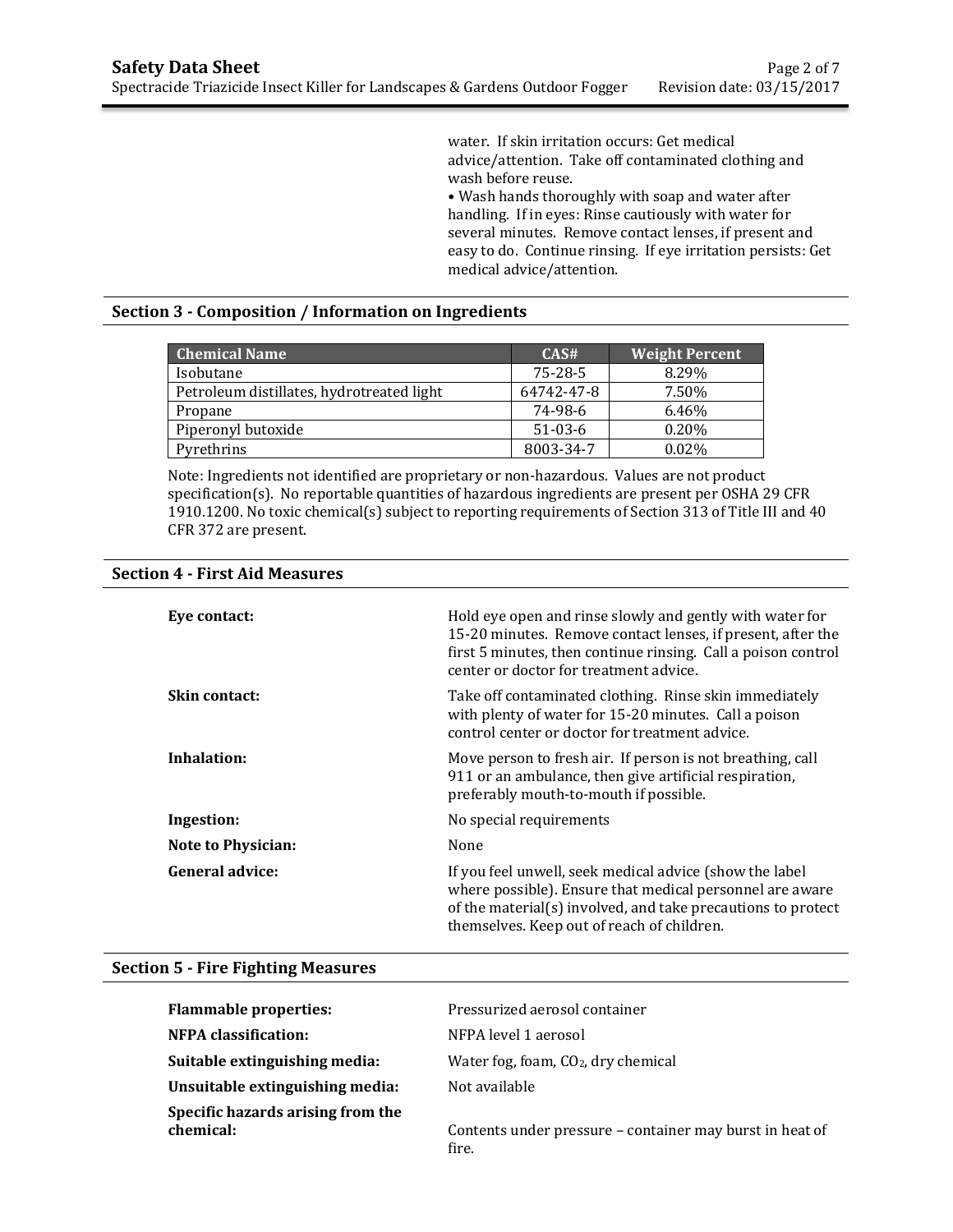|                                  | <b>Protective equipment for firefighters:</b> Firefighters should wear full protective clothing including<br>self-contained breathing apparatus. |
|----------------------------------|--------------------------------------------------------------------------------------------------------------------------------------------------|
| Hazardous combustion products:   | None known                                                                                                                                       |
| <b>Explosion data:</b>           | Not available                                                                                                                                    |
| Sensitivity to static discharge: | Not available                                                                                                                                    |
| <b>Personal precautions:</b>     | Keep unnecessary personnel away. Do not touch or walk<br>through spilled material.                                                               |

## **Section 6 - Accidental Release Measures**

| <b>Personnel precautions:</b>      | Remove all sources of ignition. Wear personnel protective<br>equipment as recommended in Section 8. Wash<br>thoroughly after handling.                                                                                                                                                                                                                                                                                                                  |
|------------------------------------|---------------------------------------------------------------------------------------------------------------------------------------------------------------------------------------------------------------------------------------------------------------------------------------------------------------------------------------------------------------------------------------------------------------------------------------------------------|
| For emergency responders:          | If specialized clothing is required to deal with the spillage,<br>take note of any information in Section 8 on suitable and<br>unsuitable materials.                                                                                                                                                                                                                                                                                                    |
| <b>Environmental precautions:</b>  | Avoid dispersal of spilled material and runoff and contact<br>with soil, waterways, drains and sewers.                                                                                                                                                                                                                                                                                                                                                  |
| <b>Methods for containment and</b> |                                                                                                                                                                                                                                                                                                                                                                                                                                                         |
| cleaning up:                       | Stop leak if without risk. Move containers from spill area.<br>Before attempting clean up, refer to hazard data given<br>above. Small spills may be absorbed with earth, sand or<br>absorbent material swept up and placed in suitable,<br>covered, and labeled containers. Prevent large spills from<br>entering sewers or waterways. Contact emergency<br>services and supplier for advice. Never return spills in<br>original containers for re-use. |

# **Section 7 - Handling and Storage**

| <b>Precautions for safe handling:</b> | Put on appropriate personal protective equipment as<br>recommended in Section 8. Pressurized container: protect<br>from sunlight and do not expose to temperatures<br>exceeding 50°C (122°F). Do not pierce or burn, even after<br>use. Do not ingest. Avoid contact with skin, eyes and<br>clothing. Avoid breathing vapor or mist. Use only with<br>adequate ventilation. Store and use away from heat,<br>sparks, open flame or any other ignition source. Use<br>explosion-proof electrical equipment. Use only non-<br>sparking tools. Empty containers retain product residue<br>and can be hazardous. |
|---------------------------------------|--------------------------------------------------------------------------------------------------------------------------------------------------------------------------------------------------------------------------------------------------------------------------------------------------------------------------------------------------------------------------------------------------------------------------------------------------------------------------------------------------------------------------------------------------------------------------------------------------------------|
| Storage:                              | Store in a cool, dry area away from open flame. Do not<br>store above 50°C (122°F).                                                                                                                                                                                                                                                                                                                                                                                                                                                                                                                          |

# **Section 8 - Exposure Controls / Personal Protection**

# **Exposure guidelines:**

|                      |                 |          |                  | <b>Exposure Limits</b> |     |                    |
|----------------------|-----------------|----------|------------------|------------------------|-----|--------------------|
|                      | <b>OSHA PEL</b> |          | <b>ACGIH TLV</b> |                        |     | <b>SupplierOEL</b> |
| <b>Chemical name</b> | ppm             | $mg/m^3$ | ppm              | $mg/m^3$               | ppm | $mg/m^3$           |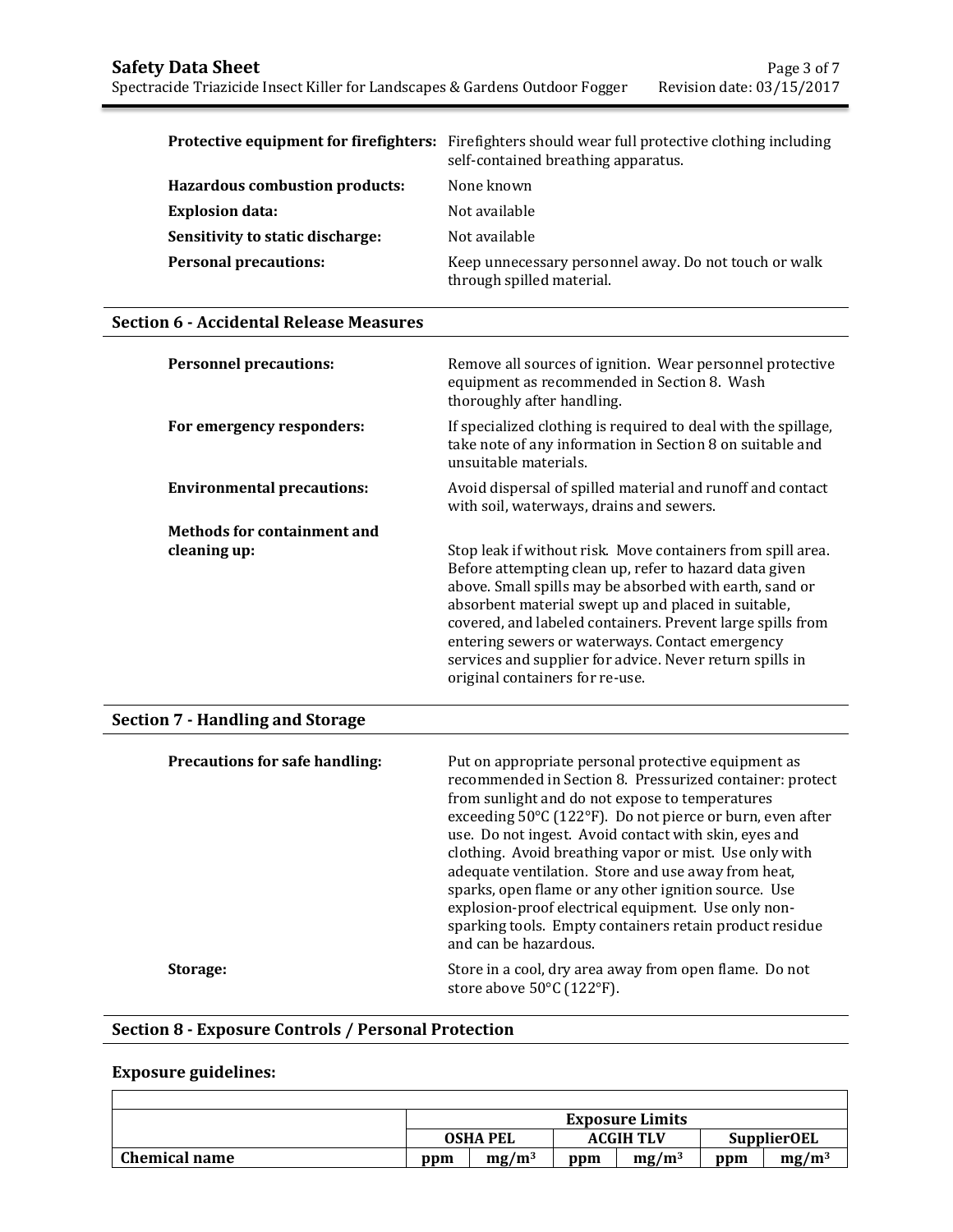| Isobutane              | TWA | Not established |      | 1000   | ------ | Not established |
|------------------------|-----|-----------------|------|--------|--------|-----------------|
| Petroleum distillates, | TWA | Not listed      |      | ------ | 200    | Not listed      |
| hydrotreated light     |     |                 |      |        |        |                 |
| Propane                | TWA | 1000            | 1800 | 1000   |        | Not established |
| Piperonyl butoxide     | TWA | None            |      |        | None   | None            |
| Pvrethrins             | TWA | ------          |      | ------ |        | Not listed      |

**Engineering controls: General ventilation normally adequate.** 

# **Personal protective equipment:**

| Eye/Face protection:                   | None required.                                                                                                                                                                         |
|----------------------------------------|----------------------------------------------------------------------------------------------------------------------------------------------------------------------------------------|
| Skin protection:                       | Wear protective gloves. Wash thoroughly after handling.                                                                                                                                |
| <b>Respiratory protection:</b>         | Where exposure guideline levels may be exceeded, use an<br>approved NIOSH respirator. Do not use product indoors.                                                                      |
| <b>General hygiene considerations:</b> | Handle in accordance with good industrial hygiene and<br>safety practices. When using, do not eat or drink. Wash<br>hands before breaks and immediately after handling the<br>product. |

# **Section 9 - Physical & Chemical Properties**

| Appearance:                                        | Translucent             |
|----------------------------------------------------|-------------------------|
| Color:                                             | Pale yellow             |
| Physical state:                                    | Pressurized liquid      |
| Odor:                                              | Mild pyrethroid         |
| Odor threshold:                                    | Not available           |
| pH:                                                | 7.3 (liquid portion)    |
| <b>Melting point:</b>                              | Not available           |
| Freezing point:                                    | Not available           |
| <b>Boiling point:</b>                              | Not available           |
| <b>Flash point:</b>                                | >200°F (liquid portion) |
| <b>Flame Extension</b>                             | 0" (level 1 aerosol)    |
| Flammability limits in air,<br>lower, % by volume: | No data available       |
| Flammability limits in air,<br>upper, % by volume: | No data available       |
| Vapor pressure:                                    | No data available       |
| Vapor density:                                     | No data available       |
| Relative density @ 20°C:                           | 0.9752 (liquid portion) |
| Octanol/water coefficient:                         | No data available       |
| Auto-ignition temperature:                         | No data available       |
| <b>Decomposition temperature:</b>                  | No data available       |
| Solubility:                                        | Miscible in water       |
| <b>Evaporation rate:</b>                           | No data available       |
| % Volatile organic compounds:                      | No data available       |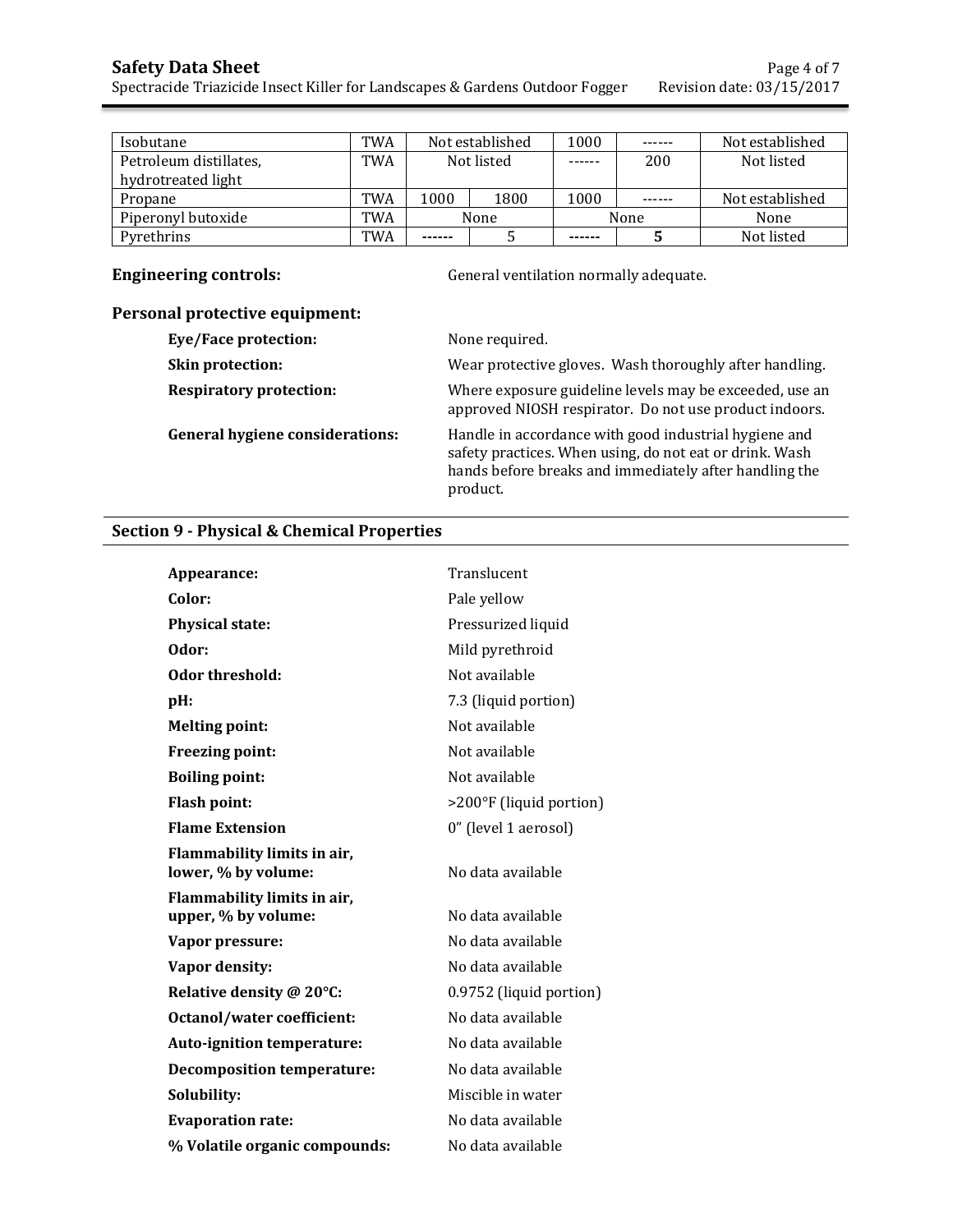# **Section 10 - Chemical Stability & Reactivity Information**

| Reactivity                                                                      |                                                        |
|---------------------------------------------------------------------------------|--------------------------------------------------------|
| Conditions to avoid:                                                            | Do not mix with other chemicals.                       |
| Incompatible materials:                                                         | Avoid strong oxidizers.                                |
| <b>Chemical stability</b>                                                       |                                                        |
| <b>Product stability:</b>                                                       | Stable under recommended storage conditions.           |
| <b>Other</b>                                                                    |                                                        |
| Hazardous decomposition products:<br><b>Possibility of hazardous reactions:</b> | None known<br>Hazardous polymerization does not occur. |

# **Section 11 - Toxicological Information**

| Primary eye irritation:           | Causes moderate eye irritation (EPA tox. category III) |
|-----------------------------------|--------------------------------------------------------|
| <b>Primary skin irritation:</b>   | Causes moderate irritation. (EPA tox. category III)    |
| Acute dermal:                     | $LD_{50}$ > 5000 mg/kg (EPA tox. category IV)          |
| Acute inhalation:                 | $LC_{50}$ 2.03mg/L (EPA tox. cateogry IV)              |
| Acute oral:                       | $LD_{50}$ > 5000 mg/kg (EPA tox. category IV)          |
| Sensitization:                    | Not a skin sensitizer.                                 |
| Chronic effects/ Carcinogenicity: | No data available                                      |
| Mutagenicity:                     | No data available                                      |
| <b>Reproductive effects:</b>      | No data available                                      |
| Teratogenicity:                   | No data available                                      |
| <b>Ecotoxicity:</b>               | No data available                                      |

# **Section 12 - Ecological Information**

| No data available |
|-------------------|
| None              |
| No data available |
| No data available |
| No data available |
| No data available |
| No data available |
|                   |

## **Section 13 - Disposal Considerations**

| Waste codes:                              | Not available                                          |
|-------------------------------------------|--------------------------------------------------------|
| Disposal instructions:                    | Dispose in accordance with all applicable regulations. |
| Waste from residues / unused<br>products: | Not available                                          |
| Contaminated packaging:                   | Not available                                          |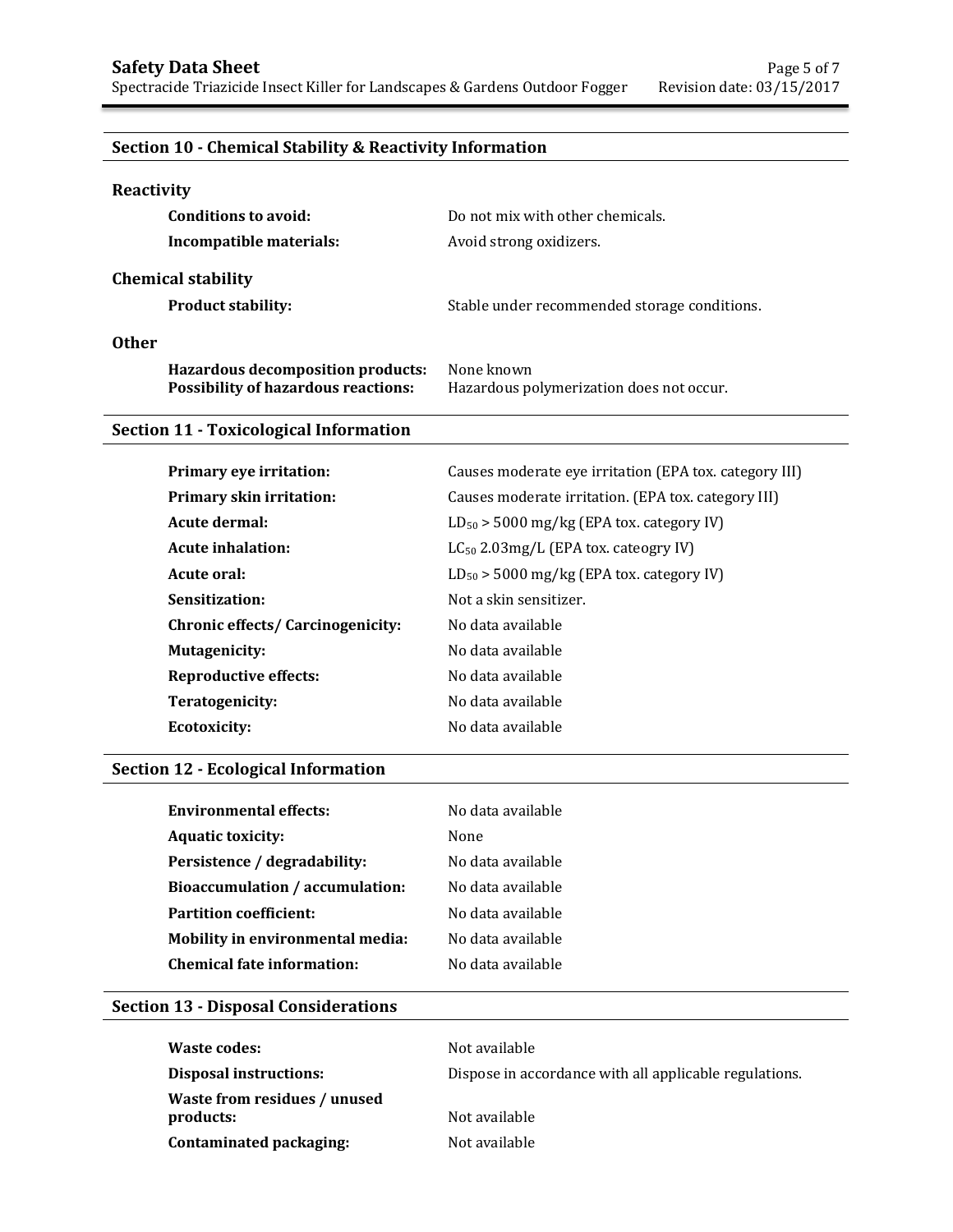# **Section 14 - Transportation Information**

| U.S. Department of<br>Transportation (DOT): | UN-1950, Aerosols, Flammable, 2.1, Limited Quantity |
|---------------------------------------------|-----------------------------------------------------|
| IATA:                                       | UN-1950, Aerosols, 2.1                              |
| IMDG:                                       | UN-1950, Aerosols, Flammable, 2, Limited Quantity   |

### **Section 15 - Regulatory Information**

| 29 CFR 1910.1200 hazardous chemical   |               |
|---------------------------------------|---------------|
| <b>Occupational Safety and Health</b> |               |
| <b>Administration (OSHA):</b>         | N٥            |
| <b>CERCLA</b> (Superfund) reportable  |               |
| quantity:                             | Not available |

## **Hazard categories**

### **Superfund Amendments and Reauthorization Act of 1986 (SARA):**

| Immediate Hazard                | No             |
|---------------------------------|----------------|
| Delayed Hazard                  | N <sub>0</sub> |
| Fire Hazard                     | N <sub>0</sub> |
| Pressure Hazard                 | N <sub>0</sub> |
| Reactivity Hazard               | N <sub>0</sub> |
| Section 302 extremely hazardous |                |
| <b>Substance:</b>               | N <sub>0</sub> |
| Section 311 hazardous chemical: | No             |
| <b>Clean Air Act (CAA):</b>     | Not available  |
| Clean Water Act (CWA):          | Not available  |
|                                 |                |

**State regulations:**

**FIFRA labeling:** This chemical is a pesticide product registered by the Environmental Protection Agency and is subject to certain labeling requirements under federal pesticide law. These requirements differ from the classification criteria and hazard information required for safety data sheets, and for workplace non-pesticide chemicals. Following is the hazard information as required on the pesticide label:

**Signal word:** CAUTION

**Precautionary** 

**statements:** Avoid contact with skin or clothing. Prolonged or frequently repeated skin contact may cause allergic reactions in some individuals. Wash hands thoroughly with soap and water after handling and before eating, drinking, chewing gum, using tobacco or using the toilet. Wear long-sleeved shirt, long pants, socks and shoes, and gloves.

> First aid: if on skin or clothing: take off contaminated clothing. Rinse skin immediately with plenty of water for 15-20 minutes. Call a poison control center or doctor for treatment advice. Have the product container or label with you when calling a poison control center or doctor, or going for treatment. For additional information on this pesticide product (including health concerns, medical emergencies or pesticide concerns), you may call 1-800-917-5438, 24 hours per day, seven days per week.